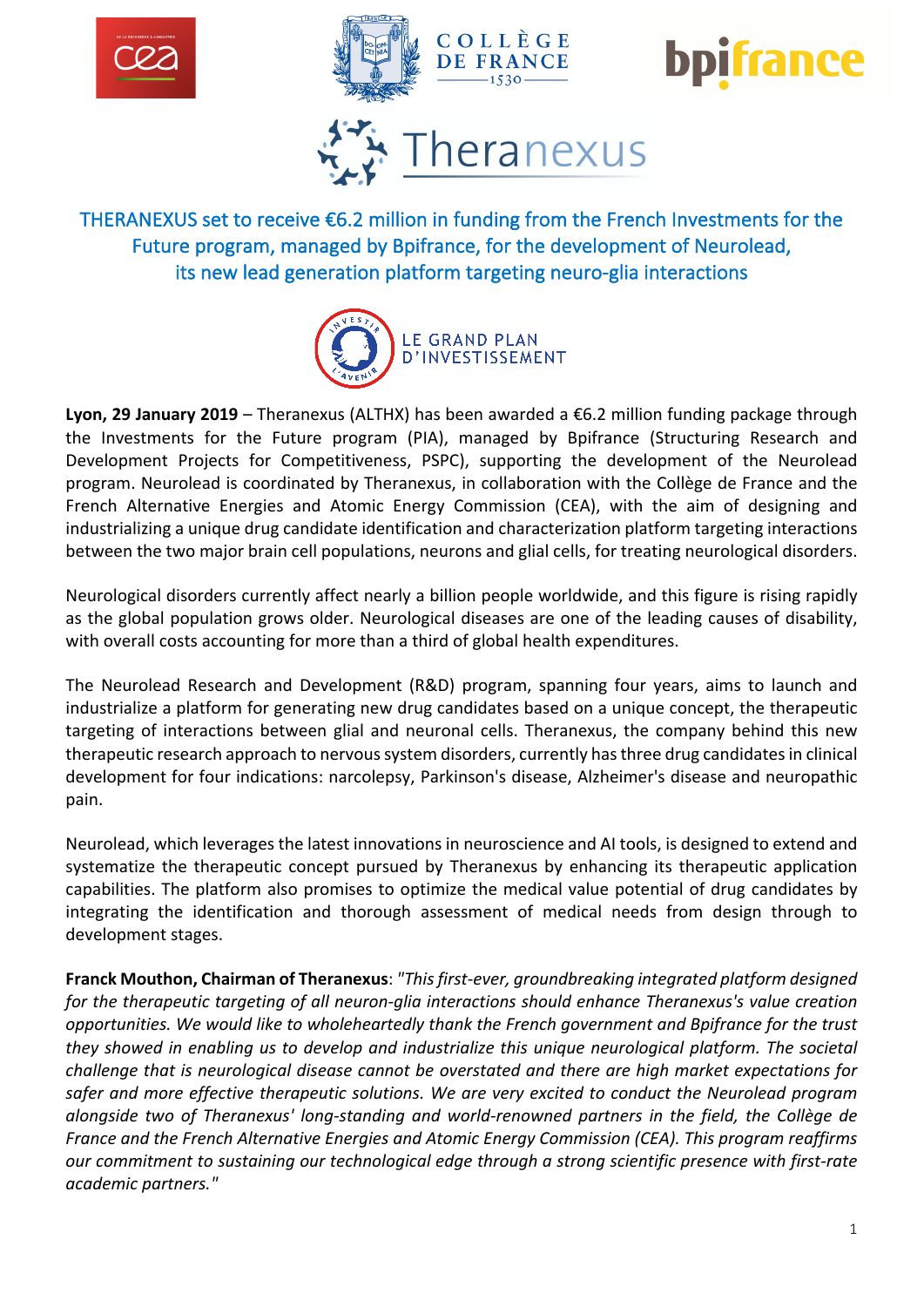**Virginie Fontaine, Health Sector Manager within the Bpifrance Industrial Sectors Department:** *"We are very pleased to support the Neurolead platform's development program. Neurolead is an ambitious project that harnesses AI-powered 'Deeptech', imaging and stem cell technologies to tackle a critical medical challenge constituting a genuine market opportunity. Theranexus and its partners have the outstanding skills and expertise to maximize the project's prospects for success."*

**Anne Flüry-Hérard, Director of the CEA's François Jacob Institute:** *"This success is proof of the value of setting up a dedicated translational research infrastructure in the neurosciences. Scientific expertise and technological resources were essential factors in the implementation of the Neurolead project, which benefits from this cutting-edge healthcare research and innovation ecosystem. We are delighted to be a part of the Neurolead project, alongside Theranexus and the Collège de France. The project, which offers hope for the future treatment of neuropathologies, reflects the need for us, as research organizations, to work together with our industrial partners."*

*"This far-reaching endeavor is a great opportunity to leverage our expertise in neuron and glial cell interactions as well as our know-how to explore the underlying mechanisms of action. We are eager to take part in this collaborative project alongside the CEA and Theranexus to provide innovative solutions to patients' needs,"* **concludes Dr. Nathalie Rouach, Center for Interdisciplinary Research in Biology.**

## **Contacts**

**THERANEXUS Thierry Lambert** Financial and Administrative Director investisseurs@theranexus.fr

# **FP2COM**

**Florence Portejoie** Media Relations + 33 (0)6 07 76 82 83 fportejoie@fp2com.fr **ACTUS finance & communication Caroline Lesage / Théo Martin** Investor Relations +33 (0)1 53 67 36 79 / +33 (0)1 53 67 36 75 theranexus@actus.fr

## **About the Collège de France**

The Collège de France is a public higher education institution that is unique in France and has no equivalent abroad. Since the sixteenth century, the Collège de France has fulfilled a dual role: to conduct the most ground-breaking research and to teach this. Dedicated to fundamental research, the Collège de France has the unique mission of "teaching knowledge in the making in every field of literature, the arts and sciences". It works in partnership with the National Centre for Scientific Research (CNRS), the French National Institute of Health and Medical Research (INSERM) and several other leading institutions. The Collège de France's Center for Interdisciplinary Research in Biology (CIRB), a specific partner of the Neurolead program, occupies a prominent position across critical themes and research priorities, acting under the direction of Alain Prochiantz. Nathalie Rouach's team, actively committed to Neurolead, is an internationally acclaimed authority on such cellular interactions.